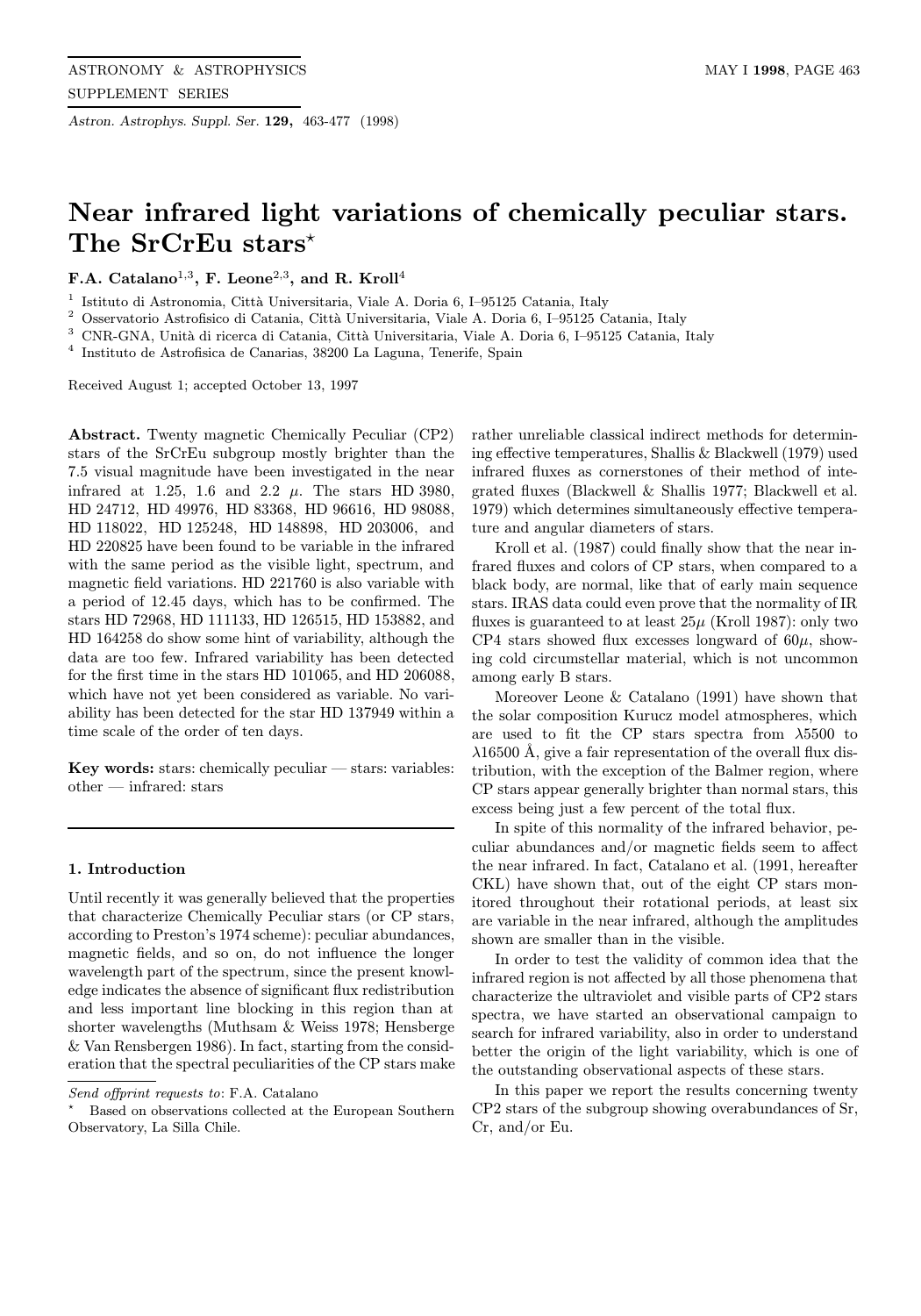| <b>Program Stars</b> |                          |           |       |       | <b>Comparison Stars</b> |       |            |                                 |                    |       |       |       |       |
|----------------------|--------------------------|-----------|-------|-------|-------------------------|-------|------------|---------------------------------|--------------------|-------|-------|-------|-------|
| ${\rm HD}$           | HR                       | Sp. type  | $m_V$ | < J > | < H                     | < K   | ${\rm HD}$ | HR                              | Sp. type           | $m_V$ | < J > | < H   | < K   |
| 3980                 | 183                      | A7 SrCrEu | 5.71  | 5.606 | 5.621                   | 5.598 | 4150       | 191                             | A0 IV              | 4.36  | 4.354 | 4.345 | 4.317 |
| 24712                | 1217                     | A9 Sr     | 5.99  | 5.454 | 5.325                   | 5.285 | 25165      | 1235                            | gK5                | 5.90  | 3.109 | 2.340 | 2.159 |
| 49976                | 2534                     | A1 SrCrEu | 6.29  | 6.301 | 6.333                   | 6.321 | 49481      | $\hspace{0.1mm}-\hspace{0.1mm}$ | B8                 | 6.7   | 7.035 | 7.083 | 7.093 |
| 72968                | 3398                     | $A2$ SrCr | 5.72  | 5.717 | 5.754                   | 5.752 | 73997      | 3285                            | A8 IV              | 6.15  | 6.640 | 6.666 | 6.657 |
| 83368                | 3831                     | A7 SrCrEu | 6.17  | 5.750 | 5.647                   | 5.614 | 82578      | $\hspace{0.1mm}-\hspace{0.1mm}$ | A9 IV/V            | 6.54  | 6.060 | 5.950 | 5.915 |
| 96616                | 4327                     | A3 Sr     | 5.15  | 5.066 | 5.060                   | 5.049 | 95370      | 4293                            | A3 IV              | 4.39  | 4.155 | 4.104 | 4.075 |
| 98088                | 4369                     | A9 SrCrEu | 6.14  | 5.842 | 5.806                   | 5.774 | 96620      | 4315                            | $F0$ Vn            | 6.09  | 5.531 | 5.393 | 5.347 |
| 101065               | $\overline{\phantom{m}}$ | F0 HoDy   | 8.02  | 7.166 | 7.001                   | 6.955 | 101388     | $\overbrace{\qquad \qquad }^{}$ | A5                 | 7.8   | 7.396 | 7.311 | 7.272 |
| 111133               | 4854                     | A1 SrCrEu | 6.34  | 6.341 | 6.376                   | 6.368 | 109860     | 4805                            | A1V                | 6.33  | 6.288 | 6.301 | 6.282 |
| 118022               | 5105                     | A2 CrEuSr | 4.94  | 4.915 | 4.940                   | 4.926 | 121607     | 5244                            | A8 V               | 5.91  | 5.507 | 5.402 | 5.359 |
| 125248               | 5355                     | A1 EuCr   | 5.87  | 5.902 | 5.922                   | 5.917 | 124683     | 5332                            | $\rm A1~V$         | 5.43  | 5.582 | 5.606 | 5.599 |
| 126515               |                          | A2 CrSr   | 7.1   | 7.132 | 7.164                   | 7.162 | 121607     | 5244                            | A8 V               | 5.91  | 5.515 | 5.399 | 5.367 |
| 137949               | $\overline{\phantom{a}}$ | F0 SrEuCr | 6.7   | 6.352 | 6.319                   | 6.293 | 138268     | 5756                            | $\rm A8~V$         | 6.22  | 5.938 | 5.857 | 5.824 |
| 148898               | 6153                     | A7 Sr     | 4.45  | 4.261 | 4.233                   | 4.210 | 150453     | 6202                            | F <sub>4</sub> IV  | 5.57  | 4.718 | 4.478 | 4.425 |
| 153882               | 6326                     | A1 CrEu   | 6.31  | 6.227 | 6.205                   | 6.178 | 153809     | $\overbrace{\qquad \qquad }^{}$ | A <sub>0</sub>     | 7.0   | 7.089 | 6.997 | 6.954 |
| 164258               | 6709                     | A3 SrCrEu | 6.37  | 6.069 | 6.019                   | 5.982 | 164259     | 6710                            | $\rm F2$ IV        | 4.62  | 3.955 | 3.772 | 3.725 |
| 203006               | 8151                     | A2 CrEuSr | 4.82  | 4.744 | 4.725                   | 4.700 | 202135     | 8117                            | K <sub>2</sub> III | 6.21  | 5.885 | 5.924 | 5.915 |
| 206088               | 8278                     | $F0$ p    | 3.68  | 3.202 | 3.093                   | 3.045 | 206677     | 8302                            | ${\rm F0}$ V       | 5.99  | 5.565 | 5.460 | 5.418 |
| 220825               | 8911                     | A1 CrSr   | 4.95  | 4.957 | 4.979                   | 4.968 | 221675     | 8944                            | A2m                | 5.87  | 4.609 | 4.065 | 3.948 |
| 221760               | 8949                     | A2 SrCrEu | 4.70  | 4.547 | 4.525                   | 4.498 | 220401     | 8896                            | $_{\rm K0}$        | 6.09  | 3.681 | 2.932 | 2.753 |

Table 1. Program stars, comparison stars, and their characteristics. Spectral types for the program stars are taken from the General Catalogue of CP stars (Renson et al. 1991), those of comparison stars are from the Bright Star Catalogue (Hoffleit & Jaschek 1982). IR magnitudes are from the present observations

# 2. Observations

We mainly selected bright stars, i.e. not fainter than about 7.5 mag, whose period was known from visible light variability.

The observations have been carried out in the near IR bands  $J, H$ , and  $K$  at the 1 m photometric telescope at ESO, La Silla, Chile, using an InSb detector cooled with liquid nitrogen. Central wavelengths and bandwidths (in  $\mu$ m) of the used filters are:

| $\cdot$ . | 1.24 | 0.32  |
|-----------|------|-------|
| H         | 1.63 | 0.28  |
| K         | 2.19 | 0.39. |

A detailed description of the ESO infrared photometers can be found in Bouchet (1989). The integration times, the number of cycles, and the desired rms accuracy in the mean level were optimized to get a 2% maximum error in the observations: the resulting accuracy in the final reduced data is typically 0.006 mag. ESO standard software was used for all reduction steps.

All program stars were measured relative to closeby comparisons, which were chosen to have as similar color and brightness as possible. Magnitudes in the standard IR system (Bouchet et al. 1991) have also been obtained by observing suitable standard stars from the ESO list. The program stars and their comparisons are listed in Table 1.

The data have been collected during several observing runs from July 1986 through January 1993. The list of the observing runs is given in Table 2 together with the symbols used in the figures to identify the observations made in each run.

For many stars we could get phase covering observations which we shall present here in more detail.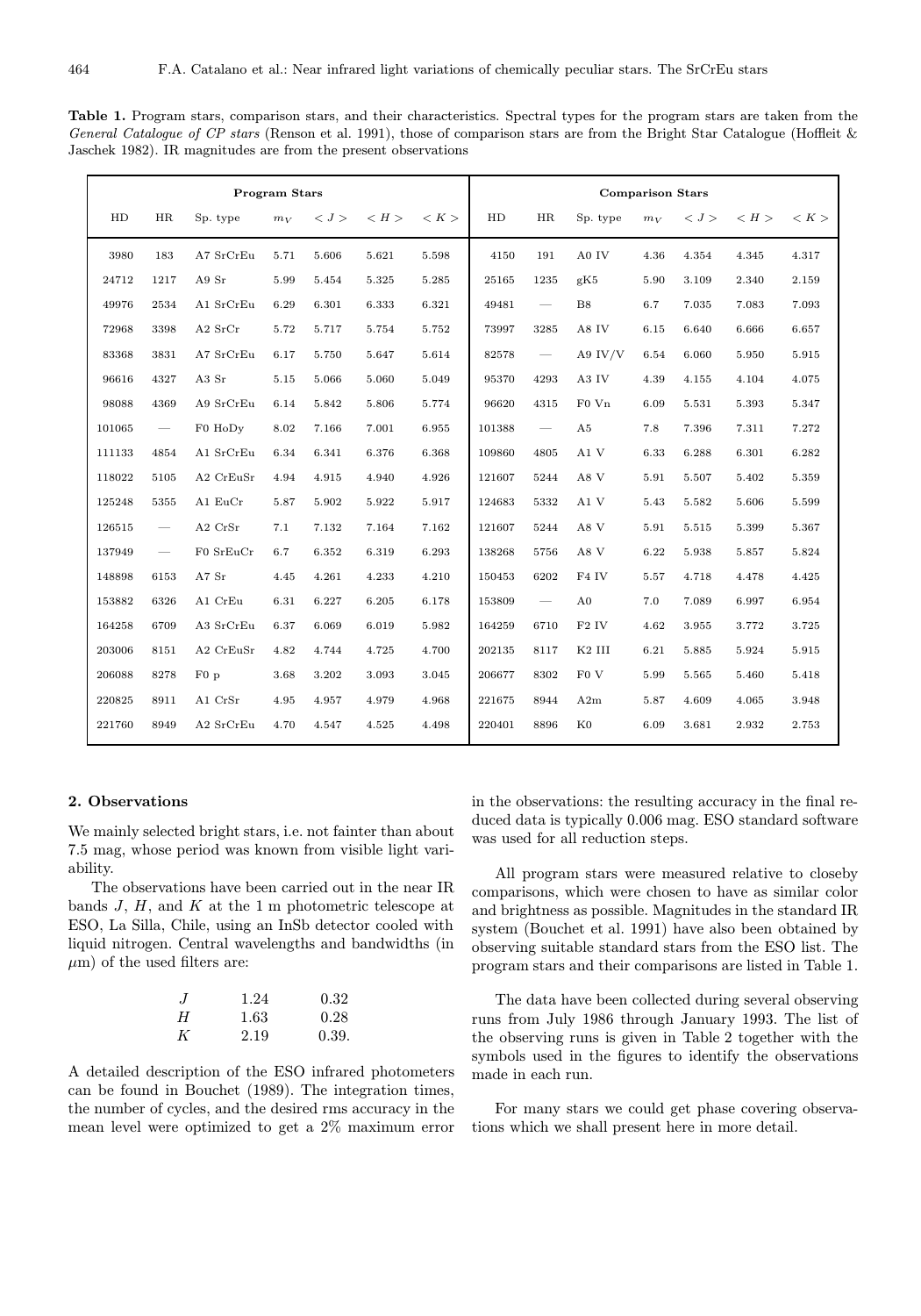Table 2. The list of the runs and the symbols used to represent in the figures the observations collected in different runs

| Run N. Dates   |                       |          | symbol observer |  |
|----------------|-----------------------|----------|-----------------|--|
| $\mathbf{1}$   | 1986 Oct. 13 - 23     | п        | RK              |  |
| $\overline{2}$ | $1987$ Nov. 1 - 8     | 77       | <b>FAC</b>      |  |
| 3              | 1989 Apr. 19 - 26     | $\circ$  | FAC             |  |
| $\overline{4}$ | 1991 Mar. 23 - 31     |          | FAC             |  |
| 5              | 1991 Oct. $19 - 31$   | $\times$ | FAC             |  |
| 6              | $1993$ Jan. $19 - 31$ |          | FAC             |  |
| 7              | 1993 Oct. 1 - 11      | $\ast$   | FAC             |  |
|                |                       |          |                 |  |

# 3. Light curves of individual stars

The assumed ephemeris elements of the infrared light curves for the programme stars are listed in Table 3; they have mainly been taken from Catalano & Renson (1984, 1988, 1997), Catalano et al. (1991, 1993), and references therein.

For each light curve a least square fit of all the data has been performed with a function of the type:

$$
\Delta m = A_0 + A_1 \sin(2\pi (t - t_0)/P + 2\pi \phi_1) + A_2 \sin(4\pi (t - t_0)/P + 2\pi \phi_2).
$$
 (1)

In this relation  $\Delta m$  is the magnitude difference in each filter between the CP star and the comparison star,  $t$  is the JD date,  $t_0$  is the assumed initial epoch,  $P$  is the period in days. This procedure can be partially accounted for by considering that within the accuracy of the measurements a sine wave and its first harmonic appear to be generally adequate to describe the light curves (North 1984; Mathys & Manfroid 1985) and the magnetic field variations (Borra & Landstreet 1980; Bohlender et al. 1993).

In the figures, where the infrared variations are plotted, open squares do represent the data collected in the 1986 run (i.e. the data with an accuracy lower than 0.01 mag), while the other symbols, listed in Table 2, represent the observations of the successive runs, having a better accuracy. In the same figures, the continuous line represents the fit to the observations obtained by means of Eq. (1) and which has to be considered only as indicative, just to evidentiate the observed variations. For most of the stars the individual fit of the differential  $J, H,$  and  $K$ variations did show very similar behavior although with different amplitudes.

Indeed in the fits performed by means of (1), whose  $A_1$  and  $A_2$  coefficients and  $\sigma$  are given in the last three columns of Table 3, the second harmonic was not retained

for the stars HD 72968 and HD 126515, because of a too small number of observations (HD 72968) and of a very poor phase coverage (HD 126515).

$$
HD 3980 A = HR 183 A = \xi Phe A
$$

An analysis of the photometric and magnetic variability of the late type CP2 star HD 3980 has been carried out by Maitzen et al. (1980) who found the period to be 3.9516  $(\pm 0.0003)$  days. The visible light curves show a double wave with different amplitudes, the maximum amplitude occurring in the  $v$  filter, where it amounts to 0.13 mag peak to peak. A well defined double-wave variation with the same period is indeed shown by the peculiarity index  $\Delta a$  (Maitzen & Vogt 1983).



Fig. 1. Differential infrared light curves of HD 3980. The phases are computed according to the ephemeris elements in Table 3. The solid line is a least-square fit of the observations by Eq. (1) as described in the text

The infrared variability of HD 3980 was discovered by CKL. However further infrared observations have been carried out which are here reported. The infrared differential light curves, displayed in Fig. 1, are plotted versus the phase computed by means of Maitzen et al.'s ephemeris elements reported in Table 3. From Fig. 1 a double wave variation is quite evident with the same amplitude (of the order of 0.03 mag peak to peak) in all three filters, although it looks better defined in the  $H$  and  $K$  filters.

#### HD 24712 = HR 1217 = DO Eri

The cool magnetic star HD 24712 has had many studies made since the measurements of the magnetic field strength, of the radial velocity and of the line strengths of Mg and Eu carried out by Preston (1972), who found all of these to vary with a period of 12.448 days.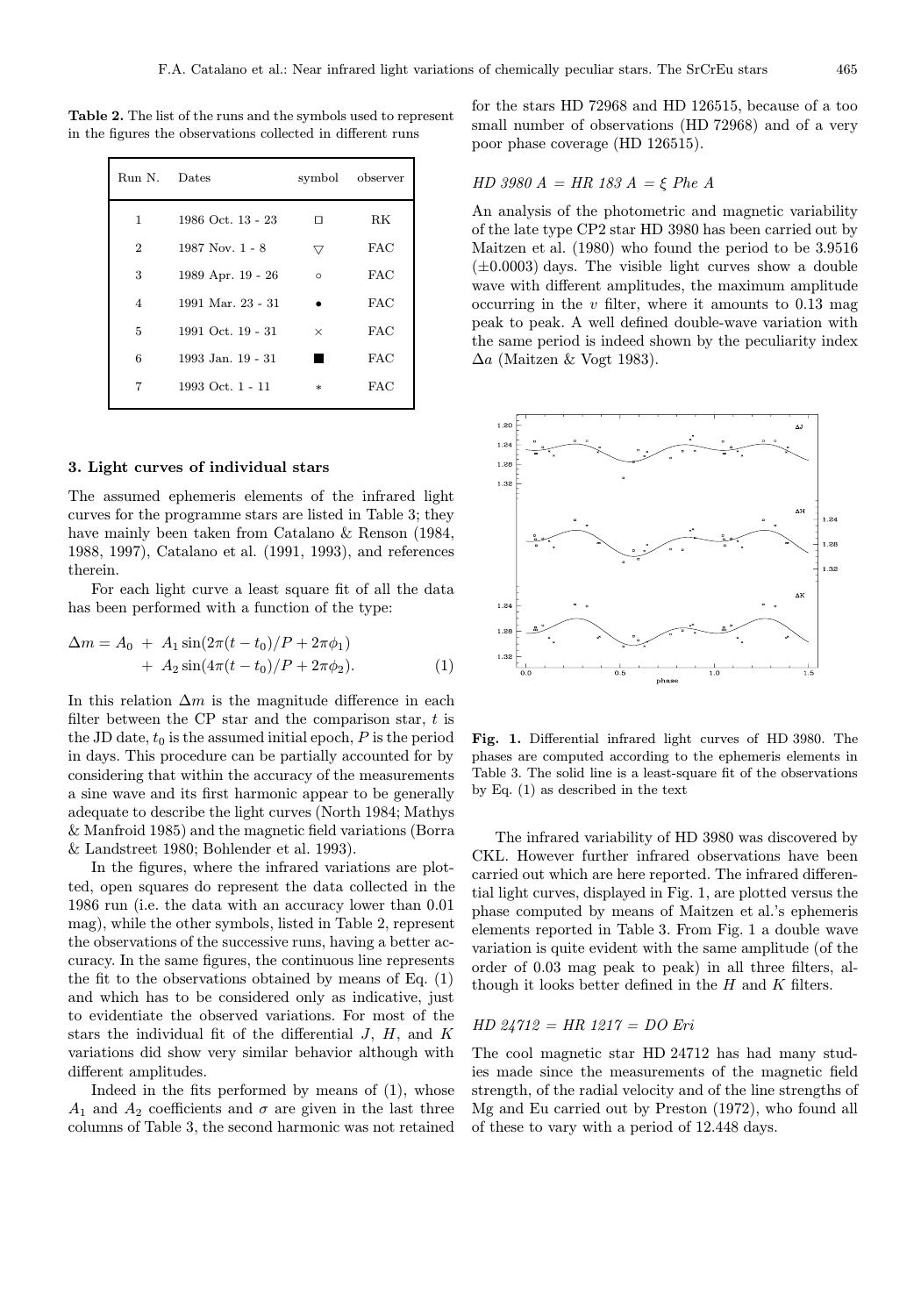| HD     | $JD(\phi = 0)$ | Instant of                                         | $P$ (days) | coeff.                                                | J                                          | H                                       | K                                       |
|--------|----------------|----------------------------------------------------|------------|-------------------------------------------------------|--------------------------------------------|-----------------------------------------|-----------------------------------------|
| 3980   | 2442314.48     | $v$ min.                                           | 3.9516     | A <sub>1</sub>                                        | $-0.0114$                                  | $-0.0138$                               | $-0.0126$                               |
| 24712  | 2 440 577.23   | $\langle H_{\rm z} \rangle$ pos. extr.             | 12.4610    | A <sub>2</sub><br>$\sigma$<br>$A_1$<br>A <sub>2</sub> | 0.0116<br>0.0130<br>$-0.0031$<br>$-0.0095$ | 0.0125<br>0.0105<br>$-0.0027$<br>0.0059 | 0.0135<br>0.0136<br>0.0076<br>$-0.0077$ |
| 49976  | 2441615.10     | uvby max                                           | 2.97666    | $\sigma$<br>$A_1$<br>$A_2$                            | 0.0093<br>0.0090<br>0.0088                 | 0.0052<br>0.0107<br>0.0055              | 0.0058<br>0.0080<br>0.0035              |
| 72968  | 2432897.68     | $H_{\mbox{\scriptsize eff}}$ max.                  | 11.305     | $\sigma$<br>$A_1$<br>$A_2$                            | 0.0137<br>$-0.0073$                        | 0.0089<br>0.0002                        | 0.0072<br>0.0069                        |
| 83368  | 2444576.169    | $<$ $H_{\rm Z}$ $>$ neg. extr. $\qquad$ $2.851982$ |            | $\sigma$<br>A <sub>1</sub><br>$A_2$                   | 0.0047<br>0.0021<br>0.0075                 | 0.0037<br>$-0.0021$<br>0.0043           | 0.0033<br>0.0017<br>$-0.0045$           |
| 96616  | 2 444 329.000  | uvby max.                                          | 2.4394     | $\sigma$<br>$A_1$<br>$A_2$                            | 0.0072<br>0.0122<br>$-0.0056$              | 0.0069<br>0.0086<br>$-0.0064$           | 0.0088<br>0.0098<br>$-0.0079$           |
| 98088  | 2 434 419.130  | periastron                                         | 5.905130   | $\sigma$<br>$A_1$<br>$A_2$                            | 0.0040<br>$-0.0084$<br>$-0.0136$           | 0.0032<br>0.0054<br>$-0.0094$           | 0.0067<br>$-0.0100$<br>0.0107           |
| 101065 | 2447640.652    |                                                    | 7.593      | $\sigma$<br>$A_1$<br>$A_2$                            | 0.0109<br>$-0.0110$<br>0.0016              | 0.0095<br>0.0039<br>$-0.0029$           | 0.0124<br>0.0033<br>$-0.0047$           |
| 111133 | 2448597.040    | uvby max.                                          | 16.30720   | $\sigma$<br>A <sub>1</sub><br>$A_2$                   | 0.0098<br>0.0035<br>$-0.0091$              | 0.0089<br>0.0054<br>0.0087              | 0.0087<br>0.0047<br>$-0.0069$           |
| 118022 | 2434816.90     | $y$ max.                                           | 3.722084   | $\sigma$<br>$A_1$<br>$A_2$                            | 0.0046<br>0.0125<br>0.0064                 | 0.0059<br>0.0096<br>0.0049              | 0.0050<br>$-0.0028$<br>$-0.0025$        |
| 125248 | 2430143.07     | $u$ max.                                           | 9.295710   | $\sigma$<br>$A_1$<br>$A_2$                            | 0.0065<br>$-0.0062$<br>$-0.0110$           | 0.0094<br>$-0.0092$<br>0.0096           | 0.0074<br>0.0051<br>0.0105              |
| 126515 | 2437015.0      | $H_{\rm s}$ max.                                   | 129.99     | $\sigma$<br>$A_1$<br>$A_2$                            | 0.0062<br>0.0157                           | 0.0041<br>0.0080                        | 0.0046<br>$-0.0137$                     |
| 148898 | 2447645.0      |                                                    | 0.7462     | $\sigma$<br>$A_1$<br>$A_2$                            | 0.0103<br>0.0041<br>0.0068                 | 0.0077<br>0.0025<br>$-0.0026$           | 0.0063<br>0.0017<br>0.0049              |
| 153882 | 2 432 752.730  | pos. crossover                                     | 6.00890    | $\sigma$<br>$A_1$<br>$A_2$                            | 0.0059<br>$-0.0109$<br>0.0104              | 0.0049<br>$-0.0101$<br>0.0140           | 0.0056<br>$-0.0109$<br>$-0.0155$        |
| 164258 | 2448339.77     | uvby min.                                          | 0.829      | $\sigma$<br>$A_1$<br>A <sub>2</sub>                   | 0.0038<br>$-0.0052$<br>$-0.0058$           | 0.0133<br>$-0.0046$<br>$-0.0053$        | 0.0069<br>$-0.0053$<br>$-0.0032$        |
| 203006 | 2440345.32     | uvby I max.                                        | 2.1224     | $\sigma$<br>$A_1$<br>$A_2$                            | 0.0073<br>$-0.0029$<br>0.0072              | 0.0048<br>0.0045<br>$-0.0141$           | 0.0056<br>$-0.0048$<br>$-0.0106$        |
| 206088 | 2441615.0      |                                                    | 2.78       | $\sigma$<br>$\mathcal{A}_1$<br>$A_2$                  | 0.0137<br>0.0094<br>$-0.0040$              | 0.0111<br>0.0054<br>0.0025              | 0.0095<br>0.0022<br>$-0.0039$           |
| 220825 | 2446013.0      |                                                    | 1.418      | $\sigma$<br>$A_1$<br>$A_2$                            | 0.0103<br>$-0.0061$<br>0.0024              | 0.0099<br>0.0038<br>$-0.0036$           | 0.0053<br>0.0109<br>$-0.0005$           |
| 221760 | 2448300.0      | $uvby$ max.                                        | 12.45      | $\sigma$<br>$A_1$<br>$A_2$                            | 0.0063<br>0.0098<br>0.0032                 | 0.0057<br>0.0075<br>0.0019              | 0.0082<br>0.0052<br>$-0.0008$           |
|        |                |                                                    |            | $\sigma$                                              | 0.0048                                     | 0.0065                                  | 0.0074                                  |

Table 3. Ephemeris elements used to compute the phases of the variations, coefficients of the fits and their errors

HD 24712 has been extensively studied by Kurtz and coworkers, with the aim of investigating the short period oscillations of the cool magnetic SrCrEu stars which have been successfully interpreted as high-overtone p-modes with the pulsation axis aligned with the magnetic axis of the star which is itself oblique to the rotation axis (the oblique pulsator model: Kurtz 1982; Kurtz & Marang 1987; Kurtz et al. 1992, and references therein).

Magnetic field observations have recently been carried out by Mathys (1991), Bagnulo et al. (1995) and Mathys & Hubrig (1997). The ephemeris elements resulting from these observations are given in Table 3.

The infrared variability of HD 24712 was also discovered by CKL, however some more infrared observations have been carried out which are here reported. The infrared differential light curves are plotted in Fig. 2 versus the phase computed by means of the above cited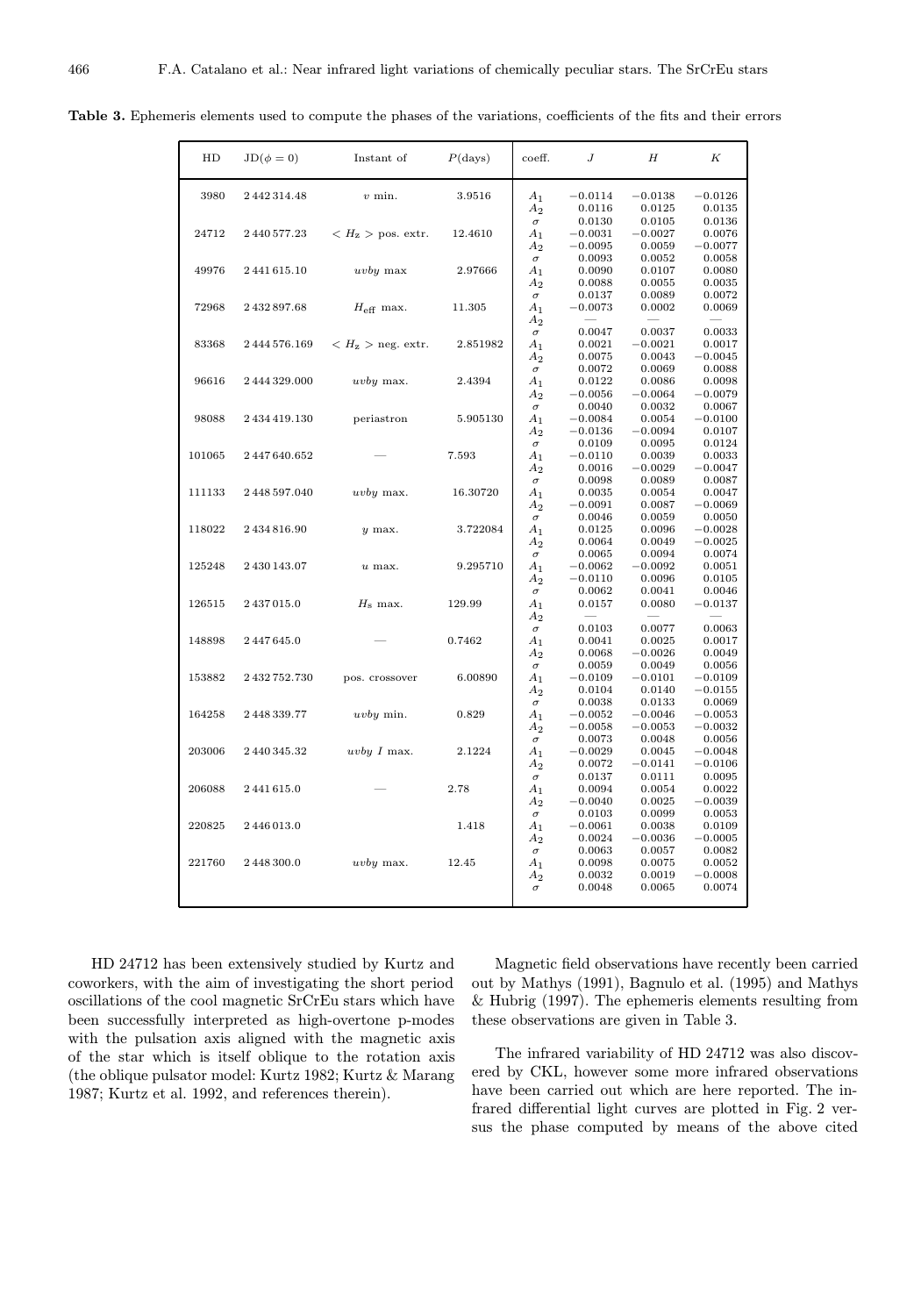

Fig. 2. Differential infrared light curves of HD 24712. The phases are computed according to the ephemeris elements in Table 3. The solid line is a least-square fit of the observations by Eq. (1) as described in the text

ephemeris elements. From this figure a double-wave variation in all three filters seems evident, with an amplitude of the order of 0.03 mag.

# $HD$  49976 = HR 2534 = V592 Mon

A rather strong magnetic field was measured in HD 49976 by Babcock (1958a) who also found evidence of an extraordinary range of variation of the SrII lines.

Observations by Pilachowski et al. (1974), Maitzen & Albrecht (1975), Mathys (1991), and Catalano & Leone (1994) have allowed to refine the value of period to 2.97666±0.00008 d.

The infrared differential light curves of HD 49976 are plotted in Fig. 3 versus the phase computed by means of the ephemeris elements reported in Table 3, where the assumed initial epoch is the actual time of maximum visible light as taken from the observations of Pilachowski et al. (1974). The infrared light variations are in phase with each other, and show quite the same amplitude, of the order of 0.03 mag peak to peak, in all three filters.

# $HD 72968 = HR 3398 = 3 Hya = HV Hya$

HD 72968 is the first star for which an estimate of the surface magnetic field intensity has been carried out on the basis of the study of the Zeeman intensification of spectral lines on the saturated part of the curve of growth (Hensberge & de Loore 1974).

Photoelectric observations of HD 72968 have been carried out by Wolff & Wolff (1971), Maitzen et al. (1978), Heck et al. (1987), and Catalano & Leone (1990). From



Fig. 3. Differential infrared light curves of HD 49976. The phases are computed according to the ephemeris elements in Table 3. The solid line is a least-square fit of the observations by Eq. (1) as described in the text

these studies the resulting value of the period of HD 72968 is 11.305 d.



Fig. 4. Differential infrared light curves of HD 72968. The phases are computed according to the ephemeris elements in Table 3. The solid line is a least-square fit of the observations by Eq. (1) as described in the text

The infrared differential light curves of HD 72968 are plotted in Fig. 4 versus the phase computed on the basis of Maitzen et al. (1978) ephemeris elements reported in Table 3. From Fig. 4 a slight variability is better evident in the  $K$  filter, with an amplitude of the order of 0.02 mag.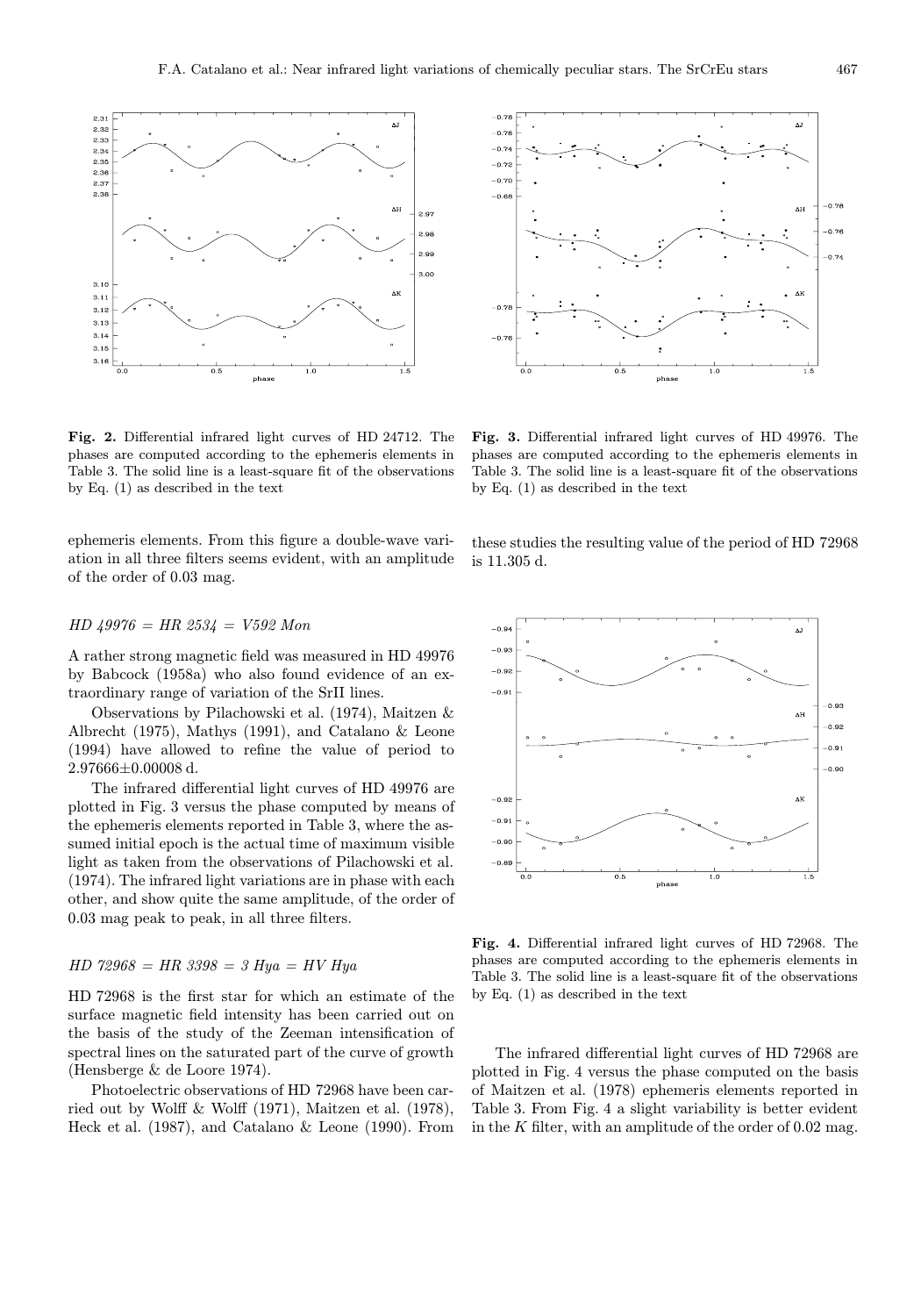$HD 83368 = HR 3831 = IM Vel$ 

The late type CP2 star HD 83368 is a visual double with a magnitude difference  $\Delta V = 2.85$  and a separation of 3.3 arcsec, which implies that both components are measured in the photometric observations.



Fig. 5. Differential infrared light curves of HD 83368. The phases are computed according to the ephemeris elements in Table 3. The solid line is a least-square fit of the observations by Eq. (1) as described in the text

The photometric variability of HD 83368 has been detected by Renson & Manfroid (1978). Thompson (1983) measured a magnetic field symmetrically variable from +800 to −800 gauss within a period of 2.857 d. Kurtz (1982) discovered that HD 83368 shows pulsations with periods of ∼6 and 12 min modulated within a period of about 2.85 d. More recently Kurtz et al. (1992) have shown that the period of the pulsation amplitude modulation is equal to the period of the mean-light variation and have refined the rotation period to the value  $2.851982\pm0.000005$  d. This value of the period has been confirmed by Mathys & Manfroid (1985), Heck et al. (1987), Kurtz & Marang (1988), and Catalano & Leone (1994), and represents quite well also the magnetic observations of Mathys (1994) and Mathys & Hubrig (1997).

The infrared differential light curves of HD 83368 are plotted in Fig. 5 versus the phase computed by means of Mathys & Hubrig (1997) ephemeris elements reported in Table 3. From Fig. 5 we see that the HD 83368 shows a small amplitude double-wave variation, although with a quite large dispersion of the data, which could be due to the light dilution due to the presence of the close companion (Renson et al. 1984).

HD 96616 = HR 
$$
4327 = 4G
$$
. Cen = V815 Cen

HD 96616 is a visual double with a secondary component 2.6 mag fainter than the primary and separated only by 2 arcsec.

The light variability of HD 96616 has been studied by Renson & Manfroid (1977, 1978), Manfroid & Renson (1983). However Manfroid & Mathys (1985) noted an ambiguity between various aliases, preferring the value of 2.4394 d.



Fig. 6. Differential infrared light curves of HD 96616. The phases are computed according to the ephemeris elements in Table 3. The solid line is a least-square fit of the observations by Eq. (1) as described in the text

Only one measurement of the magnetic field of HD 96616 has been made by Borra & Landstreet (1975) but no field significantly different from zero was measured.

Our infrared differential observations of HD 96616 are plotted in Fig. 6 versus the phase computed by means of the ephemeris elements reported in Table 3. The infrared variation of HD 96616 is clearly evident in all three filters and amounts to about 0.03 mag peak to peak.

#### $HD 98088 = HR 4369 = SV Crt$

HD 98088 is the brightest component of a visual binary (ADS 8115) whose components are separated by 57.2 arcsec and the secondary is 3.8 mag fainter. It is also a double-lined spectroscopic binary with a known orbit (Abt 1953; Abt et al. 1968; Wolff 1974) and a period of 5.90513 d.

The magnetic field of HD 98088 has been measured by Babcock (1958a,b), who showed it to vary with the same period as the orbital motion.

The light variations of HD 98088 have been studied by Maitzen (1973), Wolff & Morrison (1975), and Catalano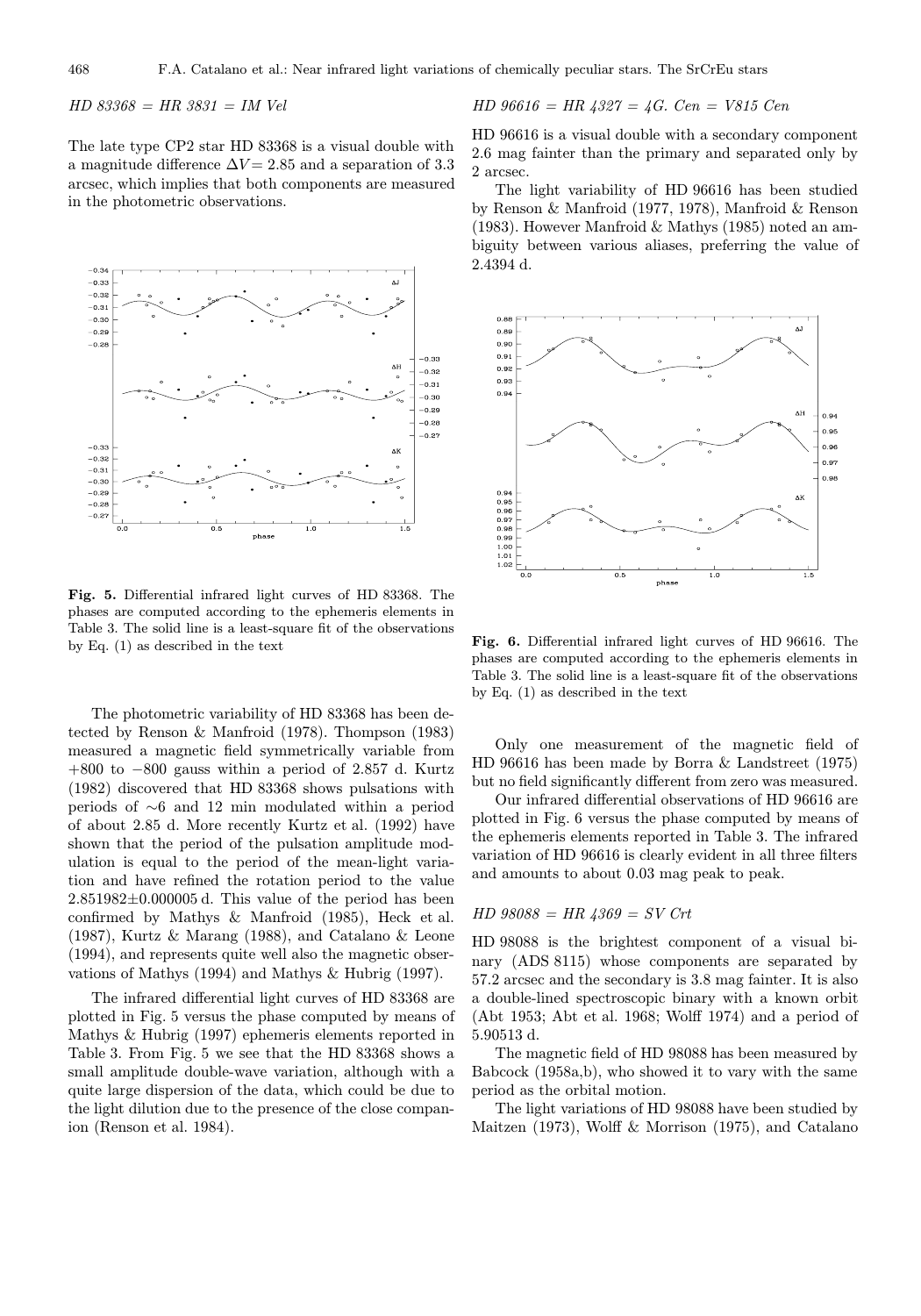& Leone (1994). From all these data it appears that the period of this star is very well defined and still adequately represents observations carried out many years apart.



Fig. 7. Differential infrared light curves of HD 98088. The phases are computed according to the ephemeris elements in Table 3. The solid line is a least-square fit of the observations by Eq. (1) as described in the text

The infrared differential observations of HD 98088 are plotted in Fig. 7 versus the phase computed by means of Abt et al. (1968) ephemeris elements reported in Table 3. The infrared light variation of HD 98088 is double-waved in all three filters, with amplitudes of the order of 0.03 mag.

#### HD 101065 = CoD−46◦ 7232 = V816 Cen

HD 101065, also known as Przybylski's star, is one of the most peculiar stars known: its visible spectrum is strongly dominated by the rare earth lines (Przybylski 1961, 1963, 1966; Cowley et al. 1977) whose abundances are estimated as high as five orders of magnitude if compared to cosmic abundances (Wegner & Petford 1974). The iron peak elements, formerly considered to be underabundant in the visible spectrum, have been found to be strongly represented in the ultraviolet region  $1900 - 3200$  Å (Wegner et al. 1983).

HD 101065 is an extremely highly blanketed star, so much that no available model atmosphere can fit the entire energy distribution as deduced from low resolution IUE spectra and visible and infrared photometry (Wegner et al. 1983). This fact can explain the difficulty in obtaining a reliable value of the effective temperature: values as low as  $6075 \pm 200$  K have been proposed (Przybylski 1977a).



Fig. 8. Differential infrared light curves of HD 101065. The phases are computed according to the ephemeris elements in Table 3. The solid line is a least-square fit of the observations by Eq. (1) as described in the text

In spite of the several spectroscopic studies carried out, no clear evidence of variations of HD 101065 has been found so far in the line spectrum (Wolff & Hagen 1976; Cowley et al. 1977) nor in the −2200 gauss magnetic field measured by Wolff & Hagen (1976).

Photometric observations of HD 101065 aimed at detecting light variations have been carried out in the past by several authors. The most extensive photometric work has been done from 1969 to 1977 by Przybylski (1977b) who reported possible small amplitude long-period brightness variations of the order of two to three hundredths of a magnitude in Johnson  $V$ . However *uvby* observations appear to exclude systematic variations on a time scale of a week (Heck et al. 1976; Renson et al. 1976; Heck et al. 1987).

The only kind of variability so far detected to occur in HD 101065 is the rapid light variation with  $P =$ 12.14 min. (Kurtz 1978; Kurtz & Wegner 1979; Kurtz 1980, 1981). Kurtz (1982) discovered HD 101065 to show pulsations with periods of ∼12 min modulated within a period of about 2.85 d and interpreted this result within the context of the oblique rotator model, suggesting the presence of a polarity reversing magnetic field.

Near infrared photometric observations have been carried out by several authors and some discrepancies are evident from these data (Hyland et al. 1975; Glass 1982). For this and on the basis of the fact that from Przybylski's (1977b) photometric observations some evidence of light variability could be present at the longer wavelengths, we decided to observe HD 101065 for variability in the near infrared.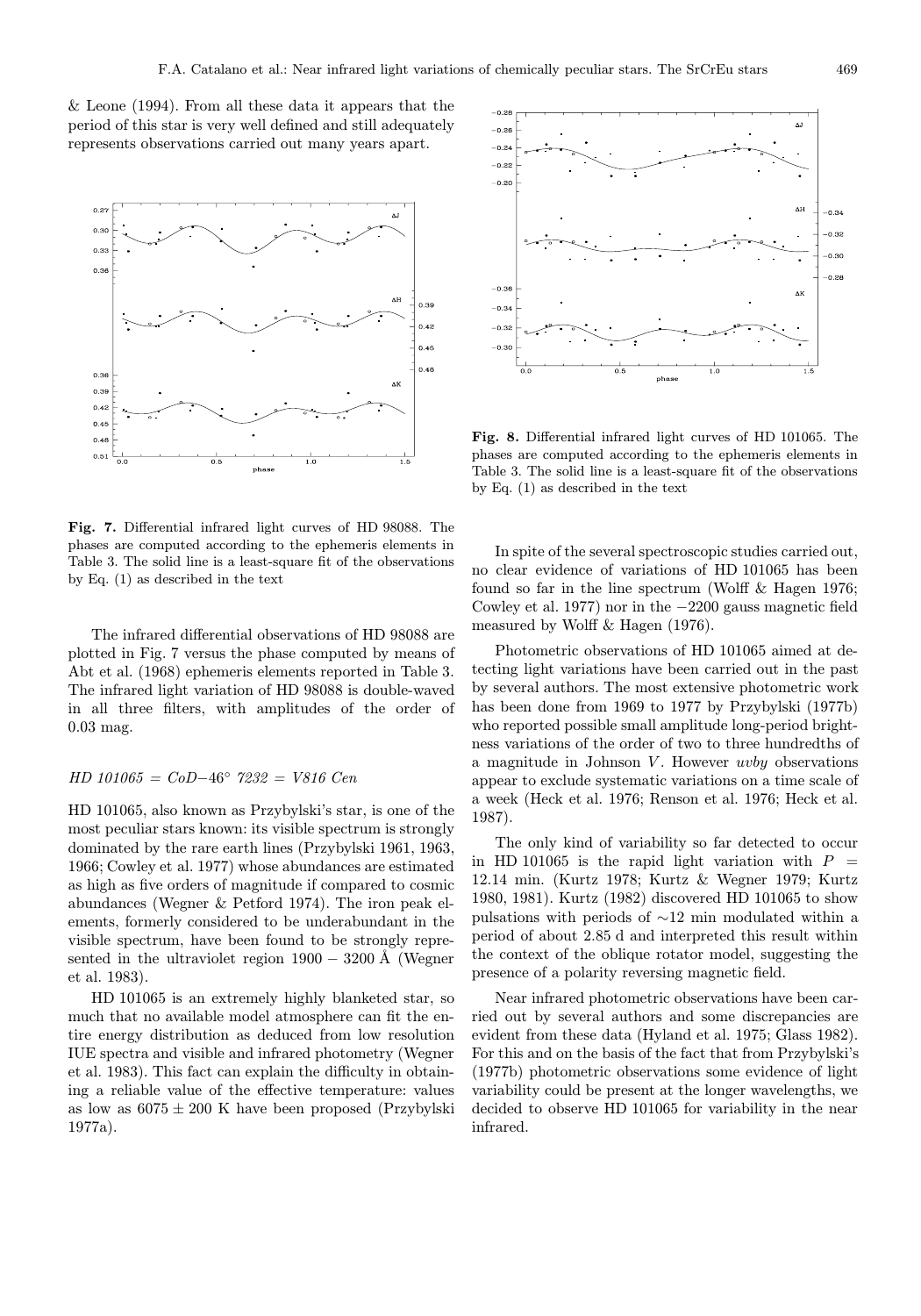According to our observations spanning several runs, HD 101065 is quite clearly variable in the J filter, although some hint of variability seems to be present in the other filters. Period search led to the value  $7.596 \pm 0.005$  d, which was found to represent quite well the observations. Other possible period values are 0.858 and 1.827 d, which however should be excluded if the rotational velocity  $v_e \sin i$  is lower than 7 km s<sup> $-1$ </sup>, as suggested by Wegner (1979) and Martinez & Kurtz (1990).

The infrared differential observations of HD 101065 are plotted in Fig. 8 versus the phase computed by means of the ephemeris elements reported in Table 3.

# $HD 111133 = HR 4854 = EP Vir$

The presence of a fairly strong magnetic field in HD 111133 has been revealed by Babcock (1958a).

The magnetic variation has been studied by Wolff & Wolff (1972), who found it occurring within a period of 16.31 d. The same period was found for the spectral line intensity of CrI, CrII, FeI, and FeII, and the light variations. Further magnetic field measurements have been carried out by Glagolevsky et al. (1982).



Fig. 9. Differential infrared light curves of HD 111133. The phases are computed according to the ephemeris elements in Table 3. The solid line is a least-square fit of the observations by Eq. (1) as described in the text

The spectrum variations have been studied by Engin (1974), while the  $\Delta a$  peculiarity index and  $b-y$  variations have been studied by Buchholz & Maitzen (1979).

Recent photometric observations of HD 111133 have been carried out by Adelman et al. (1992), Catalano & Leone (1994) and North & Adelman (1995). The best representation of all photometric observations was obtained by North & Adelman (1995) whose ephemeris elements reported in Table 3, we have assumed in Fig. 9 to plot our infrared differential observations. From this figure it appears that the infrared light curves of HD 111133 show constant amplitudes of about 0.03 mag and are in phase with each other.

#### $HD 118022 = HR 5105 = 78$   $Vir = CW$   $Vir$

HD 118022 is the first star in which a magnetic field has been detected (Babcock 1947). The magnetic field variation has been subsequently studied by Preston (1969), who first determined the correct period to be 3.7220 d from the analysis of the crossover effect. Several authors have provided further magnetic measurements (Wolff  $\&$ Wolff 1971; Wolff & Bonsack 1972; Wolff 1978; Borra 1980; Borra & Landstreet 1980; Leroy 1995), all of them confirming the period found by Preston.



Fig. 10. Differential infrared light curves of HD 118022. The phases are computed according to the ephemeris elements in Table 3. The solid line is a least-square fit of the observations by Eq. (1) as described in the text

The light variability of HD 118022 has been studied by Stepien (1968), Winzer (1974), van Genderen (1971), Wolff & Wolff (1971), and Catalano & Leone (1994).

The infrared differential observations of HD 118022 are plotted in Fig. 10 with the ephemeris elements reported in Table 3. As it is evident from Fig. 10, HD 118022 is variable in  $J$  and  $H$ , with light curves which are essentially single-waved and have amplitudes of about 0.04 mag, while it is almost constant in the  $K$  filter.

#### $HD 125248 = HR 5355 = 236G.$   $Vir = CS Vir$

HD 125248 is an outstanding magnetic, spectroscopic and light variable and is the first star for which an oblique rotator model has been put forward in order to describe the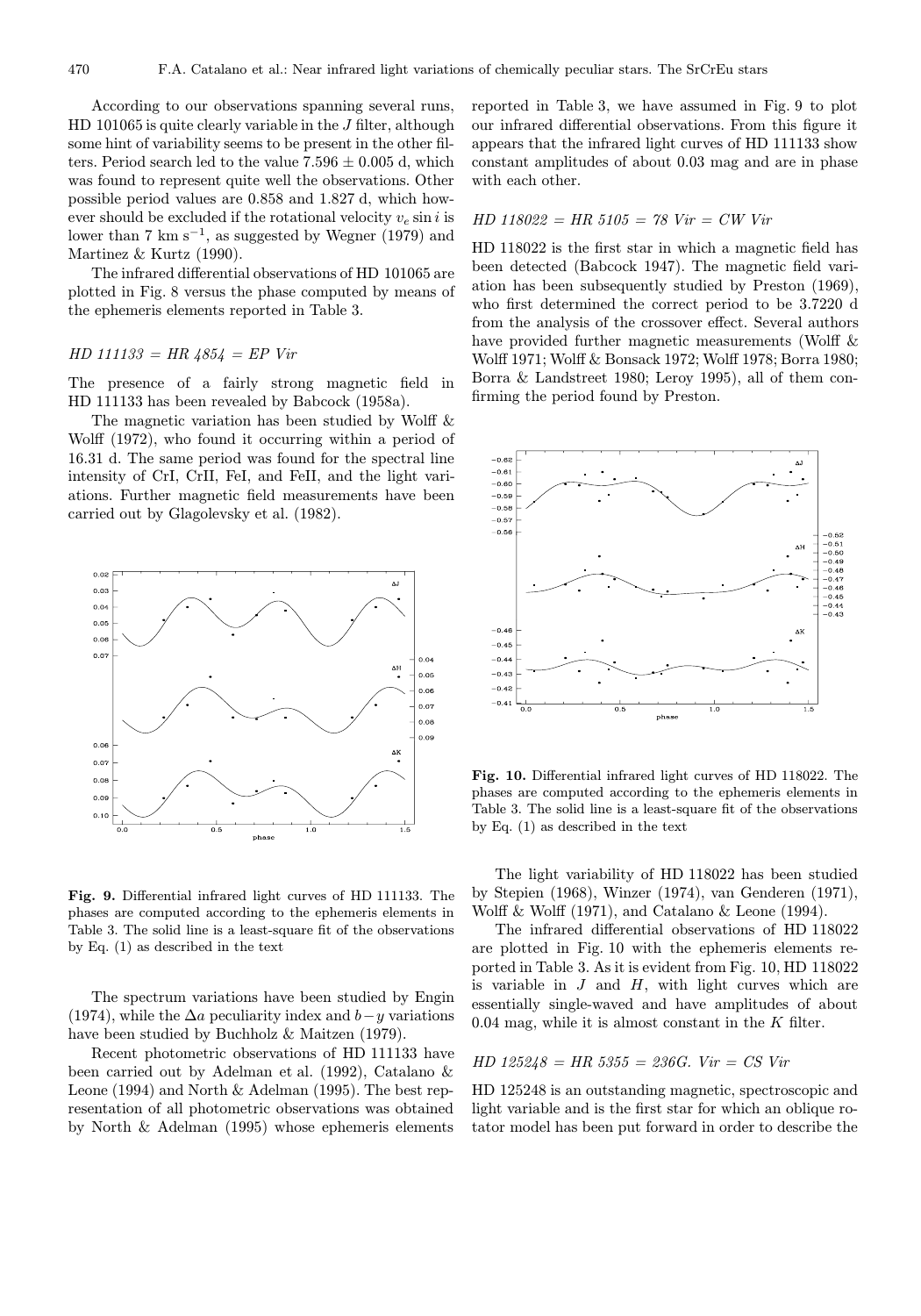observed variations (Stibbs 1950). HD 125248 is also the first star for which Deutsch (1958) carried out a spherical harmonics analysis aimed at synthesizing a surface map of the abundance anomalies and of the magnetic field, based on his own spectroscopic observations (Deutsch 1947) and the magnetic field measurements of Babcock (1951). A lot of observational work has been devoted to HD 125248 (see Catalano & Renson 1984, 1988, 1987, and Catalano et al. 1991, 1993 for references).



Fig. 11. Differential infrared light curves of HD 125248. The phases are computed according to the ephemeris elements in Table 3. The solid line is a least-square fit of the observations by Eq. (1) as described in the text

HD 125248 has been found to be variable in the near infrared by Catalano et al. (1992) with the same period as the visible light, spectrum and magnetic field variations. The infrared differential observations of HD 125248 are plotted in Fig. 11 versus the phase computed by means of the ephemeris elements reported in Table 3. The infrared variations do show a nearly constant amplitude larger than 0.03 mag peak-to-peak and look almost unchanged in all filters. All three light curves are in phase with each other, presenting a more pronounced double wave behavior than the visible light curves.

# $HD 126515 = GC 19462 = FF Vir$

The star HD 126515 is the first star in which the spectral lines split in the Zeeman components have been observed. This fact allowed Preston (1970) to succeed in measuring the average surface field  $H<sub>s</sub>$  which resulted to vary between 10 and 17 kG with a periodicity of 130 d. Preston also observed spectral line intensity variations of the lines of such elements as Si, Cr, Fe, Ti, Sr, and Eu with the same period of the magnetic field and in phase with the magnetic variations.

From the  $\Delta a$  study of the  $\lambda$ 5200 continuum depression carried out by Hensberge et al. (1986) it was inferred that the surface region, in which the high peculiarity values originate, are associated with the regions of enhanced spectral line strength, rather than with the local magnetic field.



Fig. 12. Differential infrared light curves of HD 126515. The phases are computed according to the ephemeris elements in Table 3. The solid line is a least-square fit of the observations by Eq. (1) as described in the text

Photoelectric observations of HD 126515 have been carried out by Catalano & Leone (1990) and North & Adelman (1995). The latter authors refined the period to the value 129.99 d. This value of the period has recently been confirmed by Mathys et al. (1997), from magnetic field observations.

The infrared differential observations of HD 126515 are plotted in Fig. 12 versus the phase computed by means of Mathys et al. (1997) ephemeris elements reported in Table 3. As it is evident from Fig. 12, due to the incomplete coverage of the light curves of HD 126515, nothing can be said about the amplitude of the variability.

# $HD$  137949 =  $\zeta^2$  Lib = GZ Lib

The unusual strength of the lines of SrII in the spectrum of HD 137949 has been noted by Adams et al. (1935). Babcock (1958a) also noted the unusual intensity of the EuII lines and found evidence of a rather strong magnetic field ( $\approx$  1 kgauss). Further magnetic measurements were carried out by van den Heuvel (1971), who suggested that the magnetic field variation occurs within 18.4 d. This value of the period was not confirmed by Wolff (1975),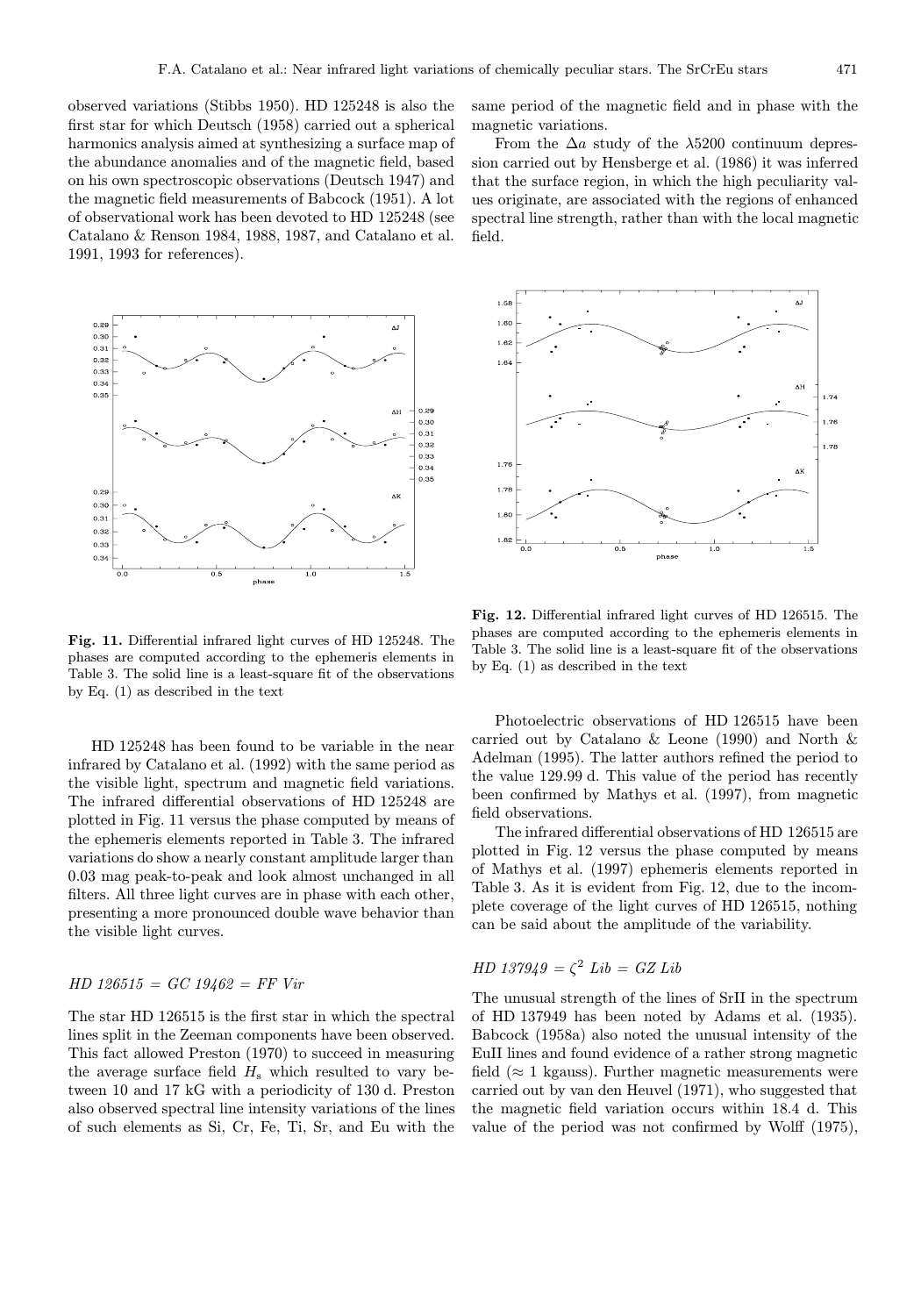who instead supported evidence of a magnetic variation occurring within a period of 23.26 d, but did not detect light variations larger than 0.01 mag. Further magnetic observations have been carried out by Mathys et al. (1997), who have pointed out the possibility of a very long period  $(\geq 75$  years).

From photometric observations Kurtz (1982) suggested that the rotation period of HD 137949 could be 7.194 d. However, the light variability of this late CP star, if ever exists, is controversial. Essentially, no variability was evident from photometric observations carried out by Wolff (1975), Deul & van Genderen (1983), and Catalano & Leone (1994). No variations have also been found in the UV by van Dijk et al. (1978).

Our infrared observations are consistent with no light variation in excess of 0.01 mag.

#### $HD\ 148898 = HR\ 6153 = \omega\ Oph$

The spectrum variability of HD 148898 has been discovered by Morgan (1932) who noted that maxima and minima of the spectral line intensity of  $\lambda$ 4215(SrII) occurred within a few days. Deutsch estimated the period to be of the order of 2 d (Bowen 1952). The existence of a polarity reversing magnetic field has been inferred by Babcock (1958a), but not measured because of the large spectral line width. Four measurements of the magnetic field intensity have been carried out by Borra & Landstreet (1980) with low values inside the  $3\sigma$  level.



Fig. 13. Differential infrared light curves of HD 148898. The phases are computed according to the ephemeris elements in Table 3. The solid line is a least-square fit of the observations by Eq. (1) as described in the text

HD 148898 has been found to be a low amplitude light variable with several possible values of the period such as  $0.7462 \pm 0.0002$ ,  $1.4922 \pm 0.0004$ , and  $2.968$  $\pm$  0.003 d or nearby values (Renson & Maitzen 1978). Subsequent uvby observations led to the most probable periodicities 1.79 ( $\pm$ 0.02) d, 4.67 ( $\pm$ 0.08) d or, less probably, 2.33 ( $\pm$ 0.02) d (Manfroid & Mathys 1985; Mathys & Manfroid 1985).

Among the above mentioned possible values, we have found that the best representation of our infrared differential observations was obtained with the period of 0.7462 d, hence the infrared light curves of HD 148898 are plotted in Fig. 13 versus the phase computed by means of the ephemeris elements reported in Table 3. As it is evident from Fig. 13 the infrared variations of HD 148898 show an essentially single-waved trend and are in phase with each other, with very low amplitudes.

#### $HD 153882 = HR 6326 = V451 Her$

The star HD 153882 has been discovered by Gjellestad & Babcock (1953) to be a magnetic variable with the period 6.005 d. Further magnetic observations of HD 153882 have been carried out by Hockey (1971), Preston & Pyper (1965) and very recently by Mathys (1991) and Mathys & Hubrig (1997).

The light variability of this star has been studied by Jarzebowski (1960), Chugainov (1961), Stepien (1968), van Genderen (1971), Panov & Schöneich (1975), Schöneich et al. (1976), Rakosch & Fiedler (1978), Hempelmann (1981), and Catalano & Leone (1994). All these authors have confirmed the value 6.009 d of the period as given by Babcock (1958a).

Taking into account all magnetic data, relative to a time interval of more than forty years, Mathys (1991) refined the value of the period to  $6.00890(\pm 0.000015)$  d. Mathys also confirmed the quite sinusoidal character with polarity reversal of the magnetic variation, occurring with the same period as the photometric one, and extrema in the range  $-1600$  to  $+1600$  gauss. Moreover Mathys studied the equivalent width of the FeII λ5961 line and found large anharmonic variations whose extrema coincide in phase with the light variations but show no simple phase relation with the extrema of the magnetic field.

The infrared differential observations of HD 153882 are shown in Fig. 14, where they are plotted versus the phase computed by means of the ephemeris elements reported in Table 3. From Fig. 14 we see that HD 153882 is slightly variable in the infrared with an amplitude of the order of 0.04 mag peak to peak.

# $HD 164258 = HR 6709 = V2126 Oph$

Babcock (1958a) included HD 164258 in the list of the stars with probable magnetic fields and noted the unusual strength of the SrII lines. Bonsack (1974) found indication of variability in the lines of EuII but did not determined any period.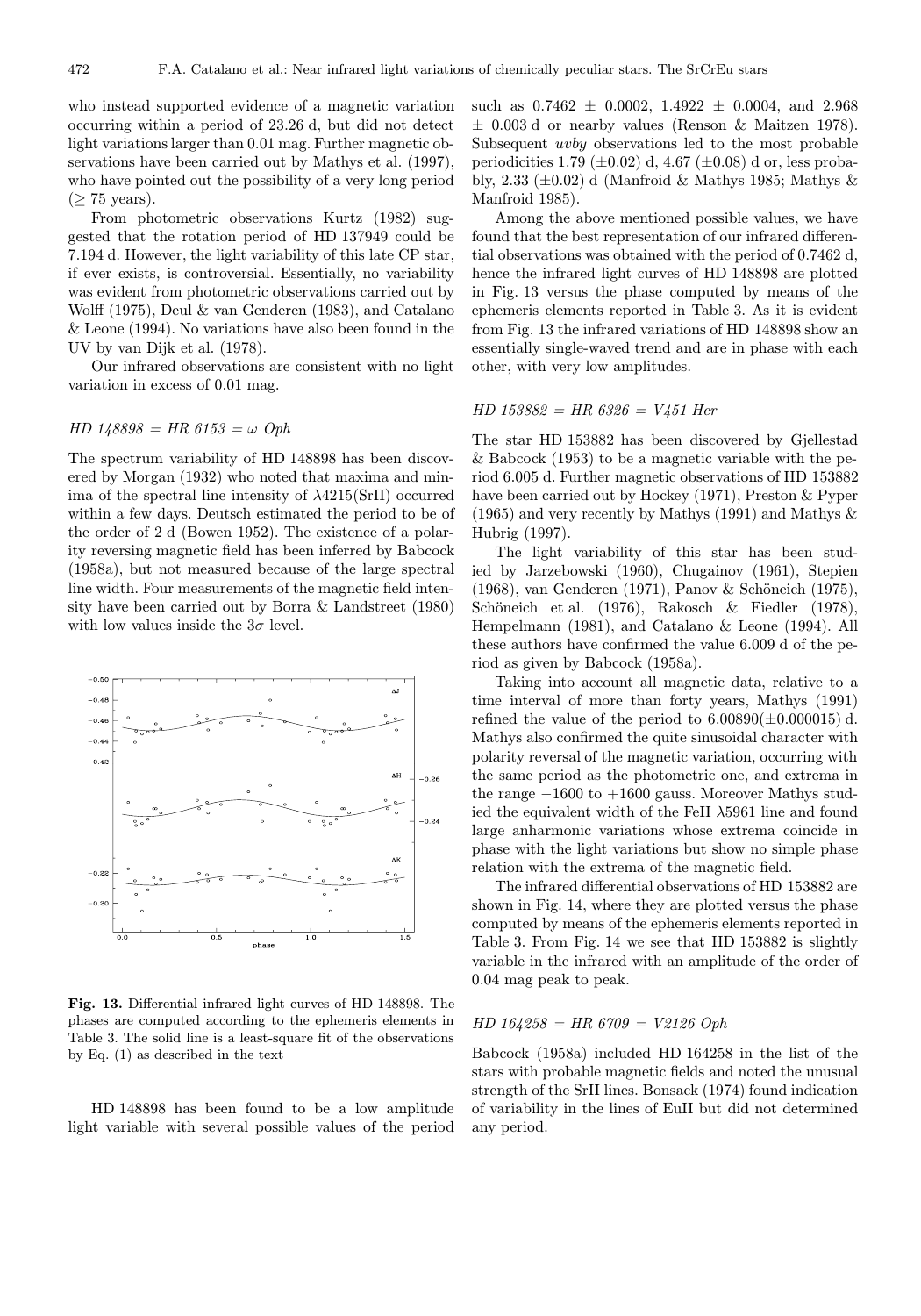

Fig. 14. Differential infrared light curves of HD 153882. The phases are computed according to the ephemeris elements in Table 3. The solid line is a least-square fit of the observations by Eq. (1) as described in the text

HD 164258 has been found to be variable by Renson & Manfroid (1980) who gave indication of a period of about 2.41 d. However, Manfroid & Mathys (1985) suggested shorter periods such as 0.719 or 0.359 d. On the basis of new uvby observations Catalano & Leone (1994) have found a period of  $0.829(\pm 0.005)$  d, which gives quite a good representation of the observations.



Fig. 15. Differential infrared light curves of HD 164250. The phases are computed according to the ephemeris elements in Table 3. The solid line is a least-square fit of the observations by Eq. (1) as described in the text

The infrared differential observations of HD 164258 are shown in Fig. 15, where they are plotted versus the phase computed by means of the ephemeris elements reported in Table 3. From Fig. 15 we see that HD 164258 shows a very small single-waved variation, better evident in J where it has an amplitude of the order of 0.02 mag.

# $HD 203006 = HR 8151 = \theta^1$  Mic

HD 203006 has been found by Babcock (1958a) to be both spectrum and magnetic variable, on the basis of the fact that the magnetic field polarity appeared to reverse polarity in one day while lines of EuII and of SrII showed intensity variations of opposite sign.

The first determination of the period has been performed by Morrison  $& Wolf$  (1971); from uvby observations these authors found HD 203006 to vary within  $1.062 \pm 0.001$  d. Maitzen et al. (1974) found a double wave in their UBV and uvby observations and stated the correct period to be 2.1219 d. From more recent photoelectric observations Deul & van Genderen (1983), have argued for a slightly shorter period, i.e.  $2.1215 \pm 0.0001$ , while from spectroscopic measurements Brandi  $\&$  Zi $\check{z}$  ziovský (1990) favoured a slightly longer one, i.e.  $2.1221 \pm 0.0002$  d, although both values are very near to Maitzen et al.'s value.



Fig. 16. Differential infrared light curves of HD 203006. The phases are computed according to the ephemeris elements in Table 3. The solid line is a least-square fit of the observations by Eq. (1) as described in the text

Our infrared differential observations of HD 203006, phased with all of these period values, do show too large a dispersion, in fact they are better represented with a slightly longer period value, i.e. 2.1224 d, which is just outside of the error bar. The resulting light curves are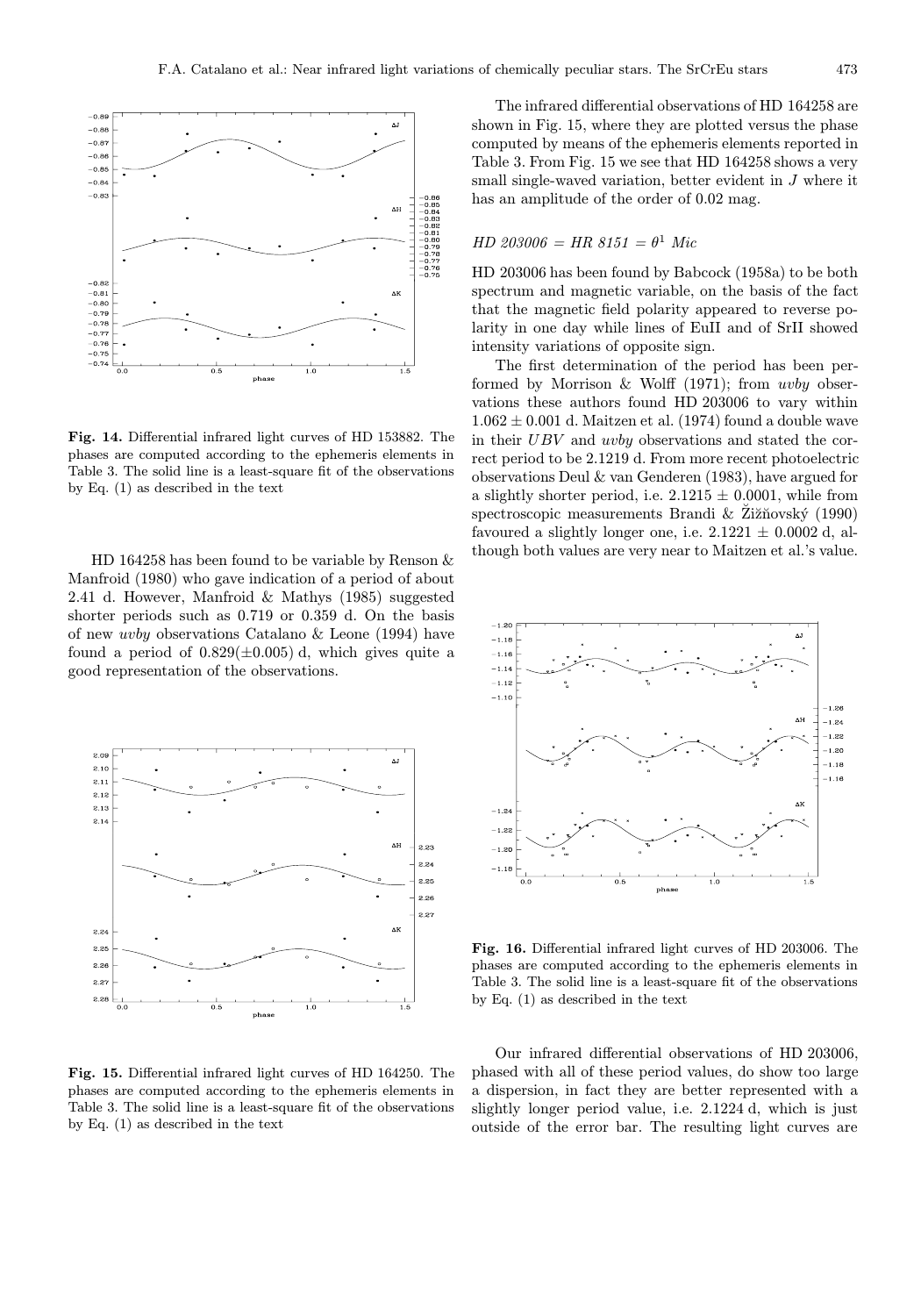shown in Fig. 16, where they are plotted versus the phase computed by means of the ephemeris elements reported in Table 3. As it is evident from Fig. 16 the light curves of HD 203006 show essentially the same high dispersion double-waved variations, in phase with each other, as in the uvby, with amplitudes of about 0.04 mag.

# $HD 206088 = HR 8278 = \gamma Cap$

HD 206088 was initially used as a standard, however, since we noted an anomalous scatter of the observations, it was included among the programme stars to look for variability.

The spectral type of HD 206088 is given as A8-F4 Sr in the General Catalogue of Ap and Am Stars (Renson et al. 1991), so it would be intermediate between late Ap stars and Am stars. No photometric nor spectroscopic studies of this star are available in the literature.



Fig. 17. Differential infrared light curves of HD 206088. The phases are computed according to the ephemeris elements in Table 3. The solid line is a least-square fit of the observations by Eq. (1) as described in the text

Period search led to the most probable value of the period of 2.78 d, although many other nearby values are possible. However the number of the observed points is too small to allow a better determination. The infrared differential light curves of HD 206088 are shown in Fig. 17, where they are plotted versus the phase computed by means of the ephemeris elements reported in Table 3. As it is evident from Fig. 17, of HD 206088 might be variable, at least in the J filter, but the period is too poorly defined to be fully reliable: it has to be considered as a trial value and needs to be confirmed.

$$
HD\ 220825 = HR\ 8911 = \kappa\ Psc
$$

A lot of photometric and spectroscopic studies of the SrCr star HD 220825 have been performed since Rakosch (1962) discovery of its variability with a period of 0.5805 d. Recent studies have allowed to determine the period to be 1.418 d (Ryabchikova et al. 1996, and references therein). A small amplitude magnetic field variation (Borra & Landstreet 1980) is also consistent with this period.



Fig. 18. Differential infrared light curves of HD 220825. The phases are computed according to the ephemeris elements in Table 3. The solid line is a least-square fit of the observations by Eq. (1) as described in the text

The infrared differential light curves of HD 220825 are shown in Fig. 18, where they are plotted versus the phase computed by means of the ephemeris elements reported in Table 3. As it is evident from Fig. 18, HD 220825 appears to be slightly variable in  $K$  with an amplitude of the order of 0.03 mag.

#### HD 221760 = HR  $8949 = \iota$  Phe

Babcock (1958a) found the SrII, CrI and CrII lines to be particularly prominent in the spectrum of HD 221760, and supported evidence for a rather weak magnetic field of positive polarity. Further magnetic field measurements by Borra & Landstreet (1980) confirmed the weakness of the field ( $\approx 0$ ).

The only available photometric observations of this star are those by van Genderen (1971), who discovered HD 221760 to be variable in light with a period of 12.5 d.

HD 221760 was found to be variable in the infrared, at least in the J filter, and period search led to a number of values as 12.016, 12.224, 12.450, 12.655, and 12.886 days. We have preferred the value 12.45 days, which gives the minimum dispersion, but it has to be considered only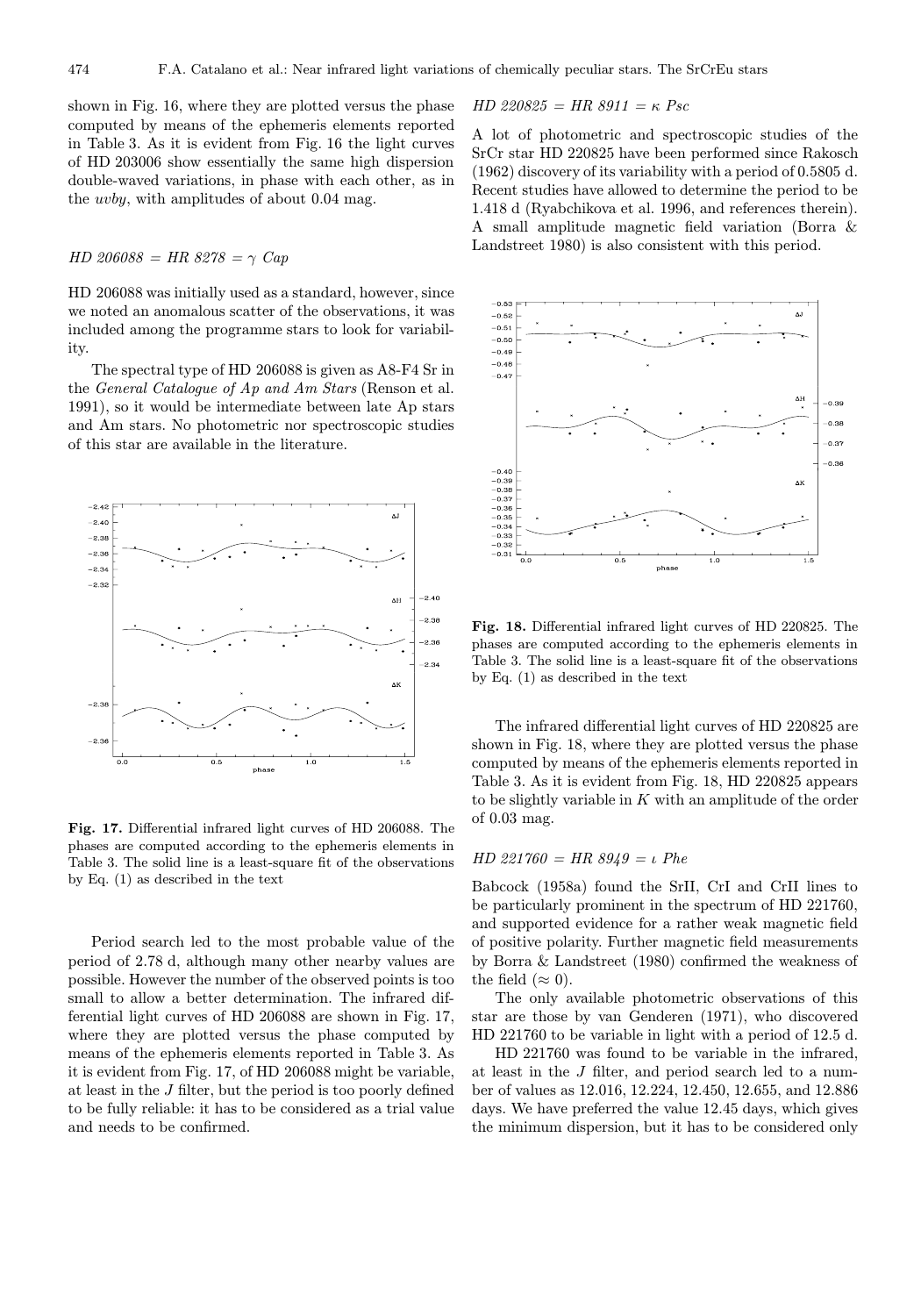as preliminary and should be confirmed. Our infrared differential observations of HD 221760 are plotted in Fig. 19 versus the phase computed by means of the ephemeris elements reported in Table 3. From Fig. 19 we see that HD 221760 might be variable in  $J$  with an amplitude of the order of 0.02 mag. However, the period should be confirmed.



Fig. 19. Differential infrared light curves of HD 221760. The phases are computed according to the ephemeris elements in Table 3. The solid line is a least-square fit of the observations by Eq. (1) as described in the text

#### 4. Discussion and conclusions

We have presented near infrared photometric observations of the CP2 SrCrEu stars HD 3980, HD 24712, HD 49976, HD 72968, HD 83368, HD 96616, HD 98088, HD 101065, HD 111133, HD 118022, HD 125248, HD 126515, HD 137949, HD 148898, HD 153882, HD 164258, HD 203006, HD 206088, HD 220825, and HD 221760.

Infrared variability has been observed in all program stars but HD 137949, which has been found to be constant within 0.01 mag. Variability of the stars HD 101065 and HD 206088 has been detected for the first time, although their periodicity has to be confirmed.

From the analysis of the visible light variations we know that the amplitudes shown by CP2 of the SrCrEu subgroup are in the average smaller than those of hotter CP stars, but they show almost the same very complicated morphology of different behavior in different filters, in the sense that the shape of the variations and the phases at which their extrema occur do change with the wavelength. This result has to be taken into consideration when looking for the interpretation of the observed variations.

The typical trend of CP2 stars to present smaller amplitude light variations at increasing wavelength is confirmed: the amplitudes in the near infrared are smaller than in the visible. In most cases we find variations which appear to be in phase with each other in all filters.

The origin of light variations in the ultraviolet and visible part of the spectrum is still unclear, only qualitative considerations have been made based on the assumption that elements are not homogeneously distributed over the surface. Leckrone et al. (1974) and Leckrone (1976), pointing out that CP stars are flux deficient in the ultraviolet if compared to normal stars having the same Balmer jump, have suggested the presence of a greatly enhanced ultraviolet line opacity source, distributed more or less uniformly over the entire Balmer continuum region, and the redistribution of the absorbed UV flux longward of the null-wavelength region, that is the wavelength region with no observed variation. However the complex behavior of the visible light curves of some stars, as for example HD 125248, is a direct evidence that this mechanism cannot fully explain the observed light variations.

Another possible origin of the light variations is the local line blocking. However Pilachowski & Bonsack (1975) have examined the influence of local line blocking on the light variations of HD 125248, and concluded that line blocking is certainly important but not sufficient to explain the observed amplitudes.

According to Babcock (1958a,b) and Deutsch (1958), Rare Earths and Fe are mainly concentrated in the positive magnetic pole region, while Cr and Sr are concentrated at the negative one. In a previous paper (CKL) we investigated the effects of high metallicity at the near infrared wavelengths. Because of the numerous metallic absorption lines, the blanketing mechanism steepens the temperature gradient and redistributes the flux from the ultraviolet, where the metallic absorption is strongest, to longer wavelengths, yet conserving the effective temperature. Since the atmospheres of CP stars show locally inhomogeneous metal distributions, the stellar rotation should communicate these optical depth variations as infrared variability. CKL have shown that a Kurucz model atmosphere with a metal content ten times the solar one could explain a three percent variation in the near infrared brightness, which is the typically observed value.

The possibility that the magnetic pressure could have non-negligible influence on the hydrostatic equilibrium of the stellar atmosphere has been suggested in the past to explain the light variations of CP stars, although it does not always match the observations. The characteristics of the observed infrared light variations could be considered supporting the magnetic pressure influence on the hydrostatic equilibrium pressure since the infrared radiation comes from the outermost layers where the gas pressure becomes lower. However, because of the overabundances in the magnetic pole regions, the expected modification of the atmospheric temperature gradient produced by the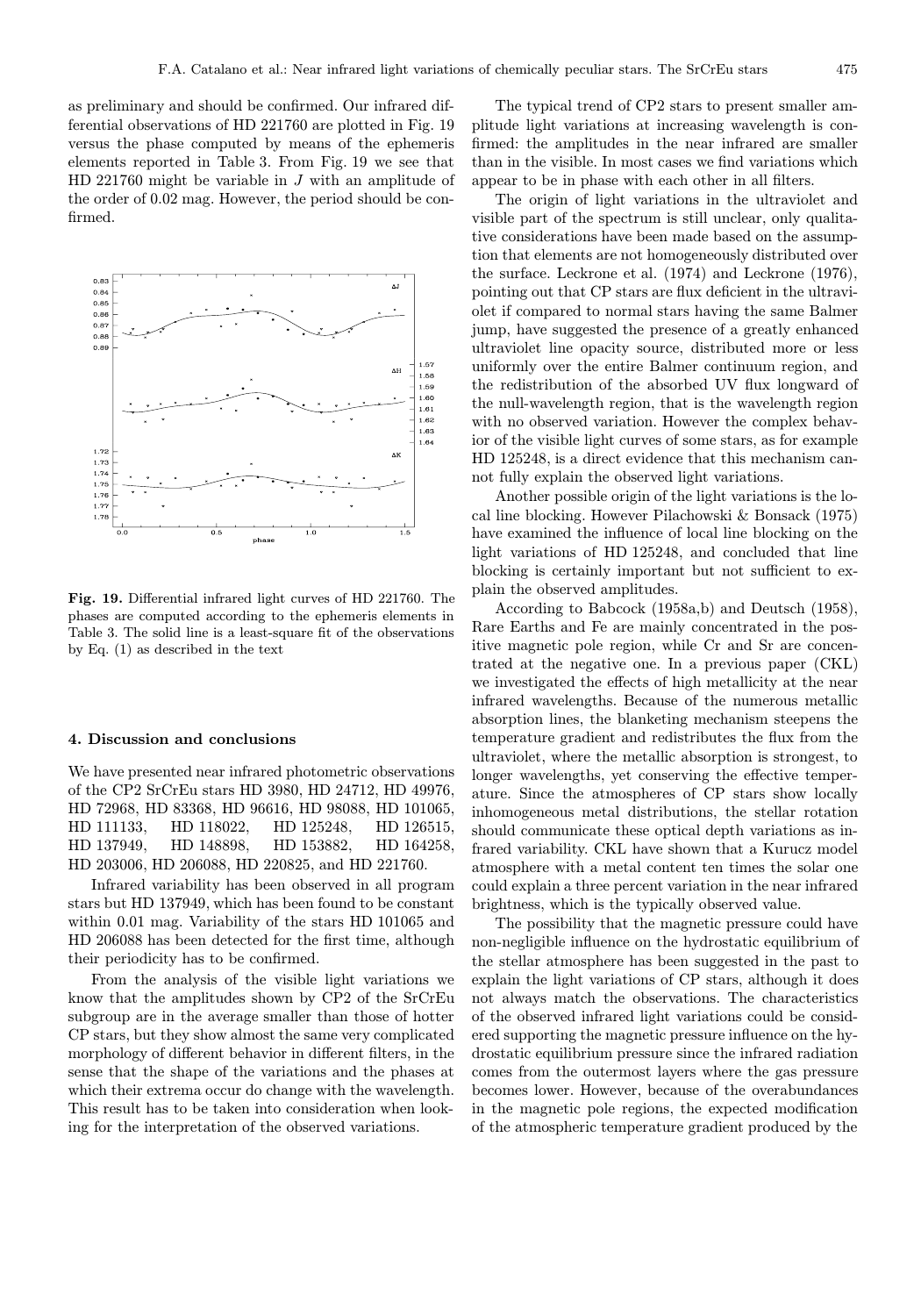overabundant elements could be the origin of the infrared variations.

Acknowledgements. We would like to thank Dr. P. Bouchet and R. Vega Tello for their help and advice during the observations and reductions.

# References

- Abt H.A., 1953, PASP 65, 274
- Abt H.A., Conti P.S., Deutsch A.J., Wallerstein G., 1968, ApJ 153, 177
- Adams W.S., Joy A.H., Humason M.L., Brayton A.M., 1935, ApJ 81, 187
- Adelman S.J., Dukes R.J. Jr., Pyper D.M., 1992, AJ 104, 314
- Babcock H.W., 1947, ApJ 105, 105
- Babcock H.W., 1951, ApJ 114, 1
- Babcock H.W., 1958a, ApJS 3, 141
- Babcock H.W., 1958b, ApJ 128, 228
- Bagnulo S., Landi degl'Innocenti E., Landolfi M., Leroj J.L., 1995, A&A 295, 459
- Blackwell D.E., Shallis M.J., 1977, MNRAS 180, 177
- Blackwell D.E., Shallis M.J., Selby M.J., 1979, MNRAS 188, 847
- Bohlender D.A., Landstreet J.D., Thompson I.B., 1993, A&A 269, 355
- Bonsack W.K., 1974, PASP 86, 408
- Borra E.F., 1980, ApJ 235, 911
- Borra E.F., Landstreet J.D., 1975, PASP 87, 961
- Borra E.F., Landstreet J.D., 1980, ApJS 42, 421
- Bouchet P., 1989, Infrared Photometry, E.S.O. Operating Manual No. 11
- Bouchet P., Manfroid J., Schmider F.-X., 1991, A&AS 91, 409
- Bowen I.S., 1952, Mount Wilson and Palomar Observatories Ann. Rep., Carnegie Inst. of Washington Yearbook 51, 11
- Brandi E., Žižňovský J., 1990, Mitt. Karl-Schwarzschild Obs. Tautenburg Nr. 129, p. 9
- Buchholz M., Maitzen H.M., 1979, A&A 73, 222
- Catalano F.A., Leone F., 1990, A&AS 83, 491
- Catalano F.A., Leone F., 1994, A&AS 108, 595
- Catalano F.A., Renson P., 1984, A&AS 55, 371
- Catalano F.A., Renson P., 1988, A&AS 72, 1
- Catalano F.A., Renson P., 1997, A&AS 121, 57
- Catalano F.A., Kroll R., Leone F., 1991, A&A 248, 179 (CKL)
- Catalano F.A., Kroll R., Leone F., 1992, A&A 263, 203
- Catalano F.A., Renson P., Leone F., 1991, A&AS 87, 59
- Catalano F.A., Renson P., Leone F., 1993, A&AS 98, 269
- Chugainov P.F., 1961, Perem. Zvezdy 13, 255
- Cowley C.R., Cowley A.P., Aikman G.C.L., Crosswhite H.M., 1977, ApJ 216, 37
- Deul E.R., van Genderen A.M., 1983, A&A 118, 289
- Deutsch A.J., 1947, ApJ 105, 283
- Deutsch A.J., 1958, Harmonic analysis of the periodic spectrum variables. In: Lehnert B. (ed.), Proc. I.A.U. Symp. 6, Electromagnetic Phenomena in Cosmical Physics. Cambridge University Press, Cambridge, p. 209
- Gjellestad G., Babcock H.W., 1953, ApJ 117, 12
- Glagolevskii Yu.V., Bychkov V.D., Iliev I.K., Romanyuk I.I., Chunakova N.M., 1982, Pis'ma Astron. Zh. 8, 26
- Glass I.S., 1982, Mon. Not. Astron. Soc. South Africa 41, 117 Heck A., Manfroid J., Renson P., 1976, A&AS 25, 143
- Heck A., Mathys G., Manfroid J., 1987, A&AS 70, 33
- Hempelmann A., 1981, Astron. Nachr. 302, 47
- Hensberge H., de Loore C., 1974, A&A 37, 367
- Hensberge H., Van Rensbergen W., 1986, in: Upper Main Sequence Stars with Anomalous Abundances, Cowley C.R. et al. (eds.) I.A.U. Coll. 90, p. 151
- Hensberge H., Maitzen H.M., Catalano F.A., Schneider H., Pavlovski K., Weiss W.W., 1986, A&A 155, 314
- Hockey M.S., 1971, MNRAS 152, 97
- Hoffleit D., Jaschek C., 1982, The Bright Star Catalogue,  $4^{\text{th}}$ revised edition, Yale University Observatory
- Hyland A.R., Mould J.R., Robinson G., Thomas J.A., 1975, PASP 87, 439
- Jarzebowski T., 1960, Acta Astron. 10, 31
- Kroll R., 1987, A&A 181, 315
- Kroll R., Schneider H., Catalano F.A., Voigt H.H., 1987, A&AS 67, 195
- Kurtz D.W., 1978, Inf. Bull. Var. Stars 1436
- Kurtz D.W., 1980, MNRAS 191, 115
- Kurtz D.W., 1981, MNRAS 196, 61
- Kurtz D.W., 1982, MNRAS 200, 807
- Kurtz D.W., Marang F., 1987, MNRAS 229, 285
- Kurtz D.W., Marang F., 1988, MNRAS 231, 1039
- Kurtz D.W., Wegner G., 1979, ApJ 232, 510
- Kurtz D.W., Kanaan A., Martinez P., Tripe P., 1992, MNRAS 255, 289
- Leckrone D.S., 1976, Properties of Ap stars in the ultraviolet. In: Weiss W.W., Jenkner H., Wood H.J. (eds.) Proc I.A.U. Coll. 32, Physics of Ap Stars, Universitätssternwarte Wien, p. 465
- Leckrone D.S., Fowler J.W., Adelman S.J., 1974, A&A 32, 237
- Leone F., Catalano F.A., 1991, A&A 242, 199
- Leroy J.C., 1995, A&AS 114, 79
- Maitzen H.M., 1973, A&AS 11, 327
- Maitzen H.M., Albrecht R., 1975, A&A 44, 405
- Maitzen H.M., Vogt N., 1983, A&A 123, 48
- Maitzen H.M., Albrecht R., Heck A., 1978, A&A 62, 199
- Maitzen H.M., Breysacher J., Garnier R., Sterken C., Vogt N., 1974, A&A 32, 21
- Maitzen H.M., Weiss W.W., Wood H.J., 1980, A&A 81, 323
- Manfroid J., Mathys G., 1985, A&AS 59, 429
- Manfroid J., Renson P., 1983, A&AS 51, 267
- Martinez P., Kurtz D.W., 1990, MNRAS 242, 636
- Mathys G., 1991, A&AS 89, 121
- Mathys G., 1994, A&AS 108, 547
- Mathys G., Hubrig S., 1997, A&A (in press, ESO Sci. Preprint No. 1203)
- Mathys G., Hubrig S., Landstreet J.D., Lanz T., Manfroid J., 1997, A&AS 123, 353
- Mathys G., Manfroid J., 1985, A&AS 60, 17
- Morgan W.W., 1932, ApJ 75, 46
- Morrison N.D., Wolff S.C., 1971, PASP 83, 474
- Muthsam H., Weiss W.W., 1978, Infrared radii of  $\alpha^2$  CVn and  $\alpha$  And. In: Weiss, W.W. & Kreidl, T.J. (eds.) Proc. Workshop Vienna October 9-10, 1978, Ap-Stars in the Infrared, p. 37
- North P., 1984, A&AS 55, 259
- North P., Adelman S.J., 1995, A&AS 111, 41
- Panov K., Schöneich W., 1975, Changes of the Periods in Ap Stars. In: Aslanov I.A. (ed.) Proc. Baku Conference, Magnetic Ap Stars, p. 16